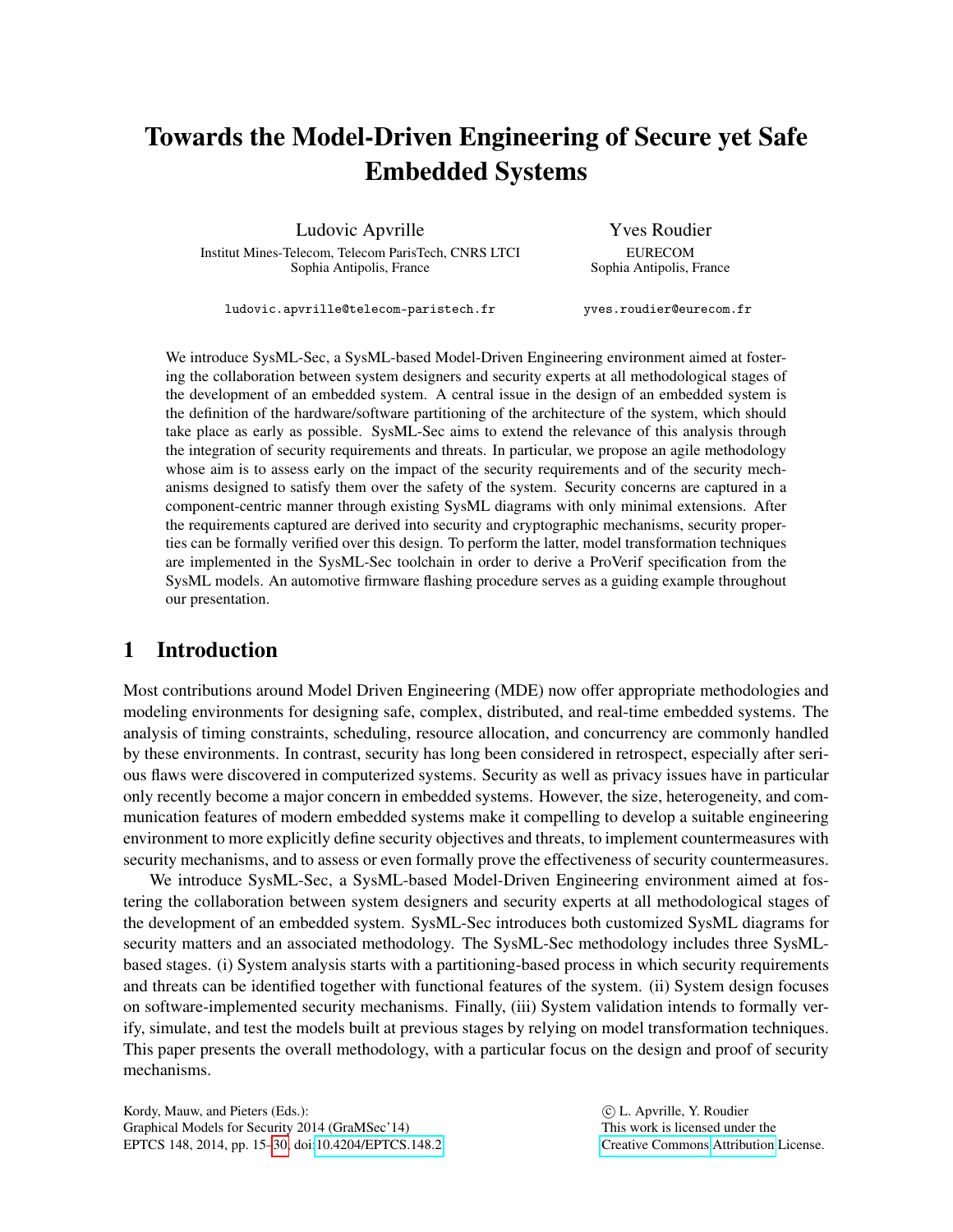The SysML-Sec methodology and diagrams have been developed and experimented in the scope of the FP7 European project EVITA, which resulted in the design and implementation of a secure architecture for automotive embedded systems. The definition, design, and validation of this architecture was performed with the methodology that is presented in this paper. Thus, more than 20 use cases (notably an emergency braking use case) were taken into account for that purpose. The diagrams in this paper are directly excerpted from the EVITA "firmware flashing" case study.

# 2 Context: Embedded Systems

### 2.1 Designing Embedded Systems

IT systems are commonly designed following a V-cycle, with building stages (requirements, analysis, design, deployment) followed with verification stages (e.g., tests, formal proofs). For embedded systems, the V-cycle can obviously start only once functions have been partitioned into software and hardware. System partitioning usually relies on the Y-chart approach [\[7\]](#page-13-0). This is the very first step to co-design software and hardware functions on the one hand, and the hardware architecture (defined in terms of execution, communications, and storage) on the other hand. The result of this process is an optimal hardware / software architecture with regards to criteria at stake for that particular system (e.g., cost, performance, etc.). In the scope of the DIPLODOCUS environment [\[4\]](#page-13-1), on top of which SysML-Sec is built, the Y-Chart is implemented as follows:

- 1. *Applications* are first described as abstract communicating tasks: tasks represent functions independently from their implementation form.
- 2. Hardware *architectures* are described as a set of abstract execution nodes (e.g., CPU with operating systems and middleware, hardware accelerators), communication nodes (e.g., buses), and storage nodes (e.g., memories).
- 3. A *mapping* model [\[7\]](#page-13-0) defines how tasks and communications between tasks are assigned to computation and communication / storage elements, respectively and partitioned between hardware and software. For example, a task mapped on a hardware accelerator is a hardware-implemented function whereas a task mapped over a CPU is a software implemented function.

This partitioning process is of utmost importance. Indeed, if critical high-level design choices are invalidated afterwards because of late discovery of issues (performance, power, etc.), then it may induce prohibitive re-engineering costs and late market availability.

DIPLODOCUS relies on the SysML allocation mechanisms for the mapping stage. The UML deployment diagram might be a good candidate for this, but it is rather used for the deployment of alreadydesigned software functions: "the assignment of software artifacts to nodes", as stated in the UML standard. In DIPLODOCUS, functions may be fully hardware implemented. Moreover, they are highly abstracted, that is, we do not map any concrete artifacts (e.g., a source file), but only high-level functional elements.

### 2.2 Security Issues in Embedded Systems

An increasing number of embedded systems have become communicating artifacts, feature new interactions with their immediate environment or with backend systems, and are thus exposed to criminals. For example, attacks have been shown to be possible on set-top boxes like Microsoft's XBox [\[15\]](#page-14-0) or ADSL routers [\[6\]](#page-13-2), mobile appliances [\[12\]](#page-14-1), avionics [\[34\]](#page-15-1), or automotive systems [\[14\]](#page-14-2) to cite but a few. Many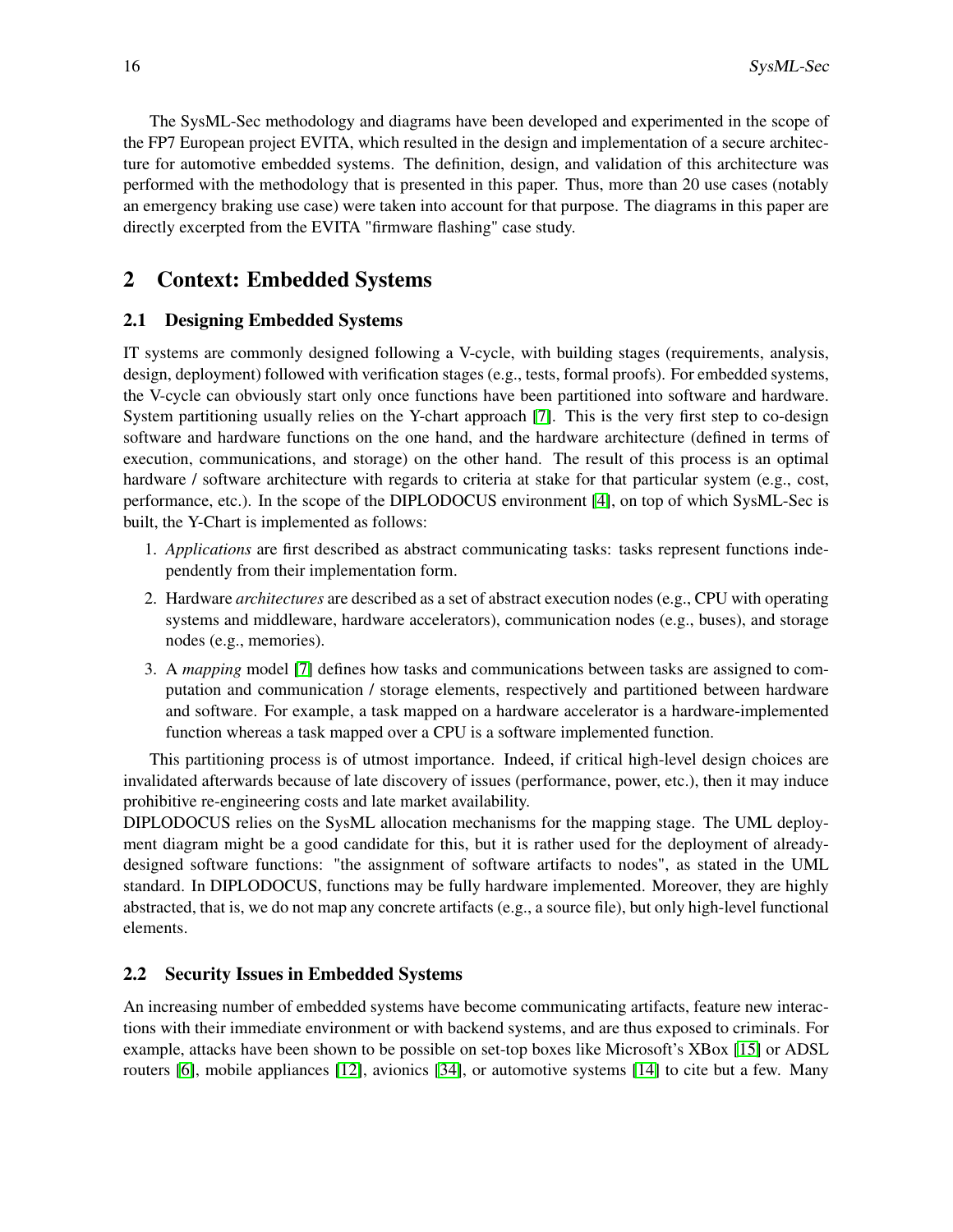of these security issues reflect either the exploitation of low-level vulnerabilities, which might often be addressed with appropriate programming practices and specific component tests, or design flaws due to an insufficient understanding of the mapping of functional or security logical components to the hardware architecture. We claim that the SysML-Sec Model-Driven Engineering approach makes it possible to perform an appropriate system analysis, design and proof in both directions, and to describe both security threats and security objectives and to further prove whether their are well handled at system design.

# 3 SysML-Sec: an Overview

## 3.1 Rationale

We designed the SysML-Sec environment in order to make it possible to describe security issues together with partitioning requirements, as further discussed in [\[30\]](#page-15-2). In particular, our extensions bridge the gap between goal-oriented descriptions of security requirements and attacks, and the fine-grained representation of assets based on the software / hardware architecture (and their model-driven analysis). SysML-Sec also supports phases of the V-cycle after the partitioning stage, and notably the design of the software-partitioned functions<sup>[1](#page-2-0)</sup>. The main objectives of SysML-Sec are:

- Guiding and increasing the collaboration between system engineers and security experts throughout the entire embedded system lifecycle. This has been the reason for our adoption of the OMG standards, and more specifically SysML, which are quite widespread in the embedded system world today.
- Providing detailed representations of the security threats and security requirements compatible with the MDE methodology used and making it possible to adopt a stepwise refinement approach to the definition of both the functional and the security architecture. This refinement should also make it possible to bridge the gap between initial high-level requirements and the definition of precise and detailed security mechanisms later on.
- Combining software/hardware codesign together with the handling of security concerns. We contend that this particular design objective is a key in the embedded system domain.
- Offering simulation and formal verification capabilities at system partitioning, system design, which constitute two critical phases of embedded system engineering. At the system partitioning level, simulations help assess the impact of security features on the system performance, e.g., the impact of a security protocol on a bus load. At the system design level, formal verification intends to prove whether threats are correctly handled.

## 3.2 Methodology

The SysML-Sec methodology adopts a three-phase approach that first deals with the system analysis, then with software design, and finally with system validation, as depicted in Figure [1.](#page-3-0) The analysis includes the elicitation of requirements and attacks, and the partitioning of the system. The design stage includes the definition of security mechanisms, and the refinement of security requirements in security properties to be proved in the design. Lastly, the verification takes place at different engineering phases, as follows. Simulation is mostly used at the partitioning stage in order to evaluate the impact of security

<span id="page-2-0"></span><sup>&</sup>lt;sup>1</sup>SysML-Sec does not address hardware design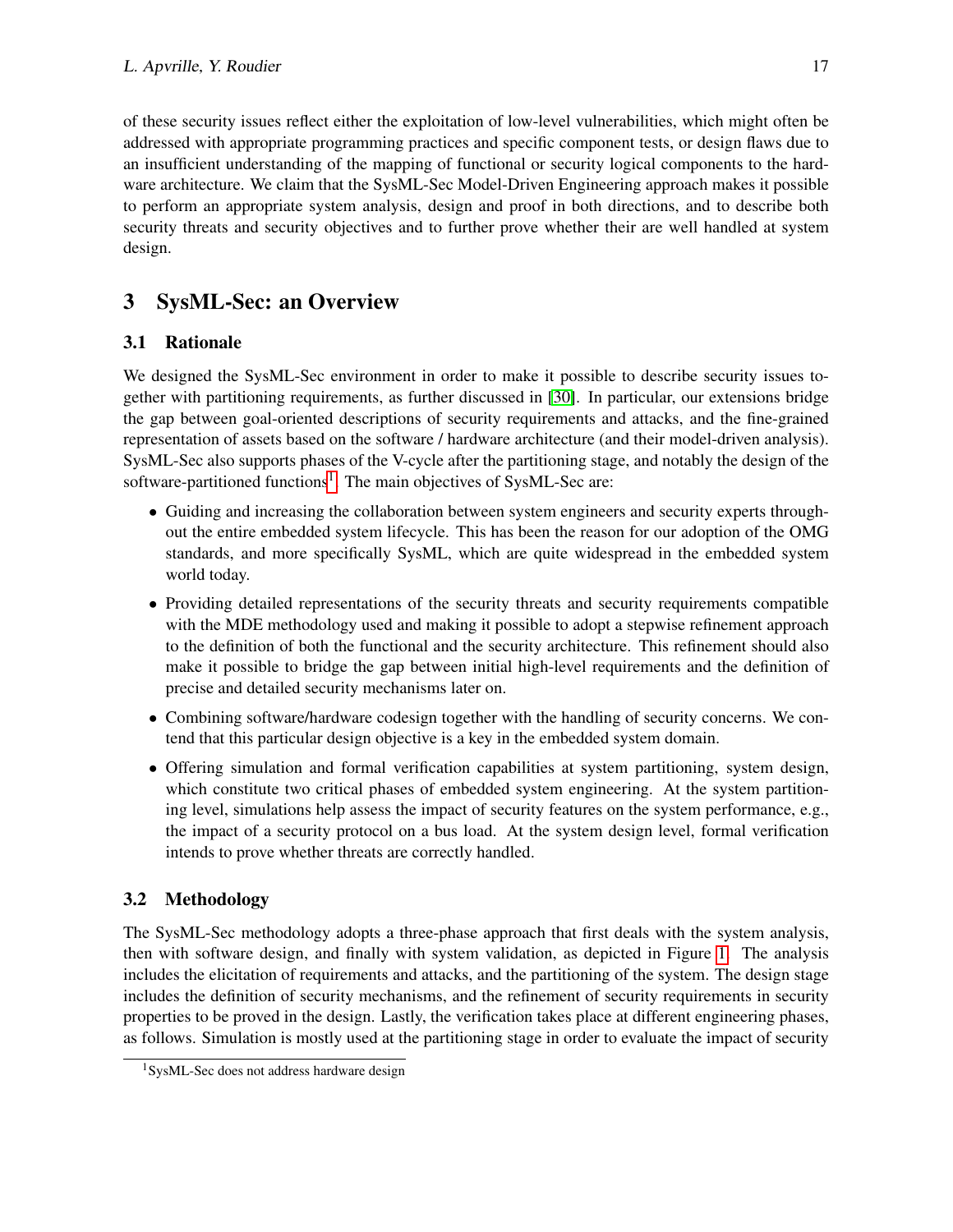mechanisms in terms or performance. Formal verification intends to prove the resilience of the system under design to threats. Testing is meant to do the same, but on the deployed implementation resulting from the design models.



<span id="page-3-0"></span>Figure 1: SysML-Sec methodology

#### 3.3 Tooling

TTool [\[1\]](#page-13-3) is a free software supporting several UML profiles, e.g., DIPLODOCUS and AVATAR. For the partitioning stage, SysML-Sec reuses DIPLODOCUS, as explained in [\[27\]](#page-14-3). Requirements, attacks, and design are analyzed with AVATAR, a profile dedicated to the analysis and modeling of embedded systems [\[3\]](#page-13-4).

### 4 Case Study: Firmware Update

We illustrate SysML-Sec methodological stages with a "firmware update" case study. The latter is taken from a public deliverable of the European project EVITA [\[19\]](#page-14-4). The main purpose of EVITA is to define a secure architecture for automotive embedded systems. Such systems are in charge of critical functions and are quite complex: they contain around 100 Electronic Controls Units (ECUs) all interconnected to the main system bus (CAN, FlexRay). Attacks are motivated by safety and economical reasons (notably theft). Security concerns, which were mostly related with physical access to the car are also evolving today with the advent of the connected car and of Car2X communications, which further exposes these systems.

The considered case study aims at the update of an ECU software with a newer version of the firmware, as performed at a service station through diagnosis tools. Car diagnosis is hardwired according to the Standard Unified Diagnosis Services UDS, which is specified in the ISO 14229-1. At first, the ECU to be flashed initializes its software and starts the diagnosis function. The service station employee connects his diagnosis tool to the on-board diagnosis interface in the vehicle. Once the diagnosis has been performed and authentication is performed, a programming session is settled. Finally, the flashing can be performed in ROM.

The overall process is expected to be secure, in particular with respect to integrity, confidentiality, and authenticity of the firmware and/or of the flashing process. More specifically, the following security requirements can be defined (see [\[19\]](#page-14-4) for further details):

• **Authenticity**: is the vehicle sure to communicate with a valid diagnosis Tool?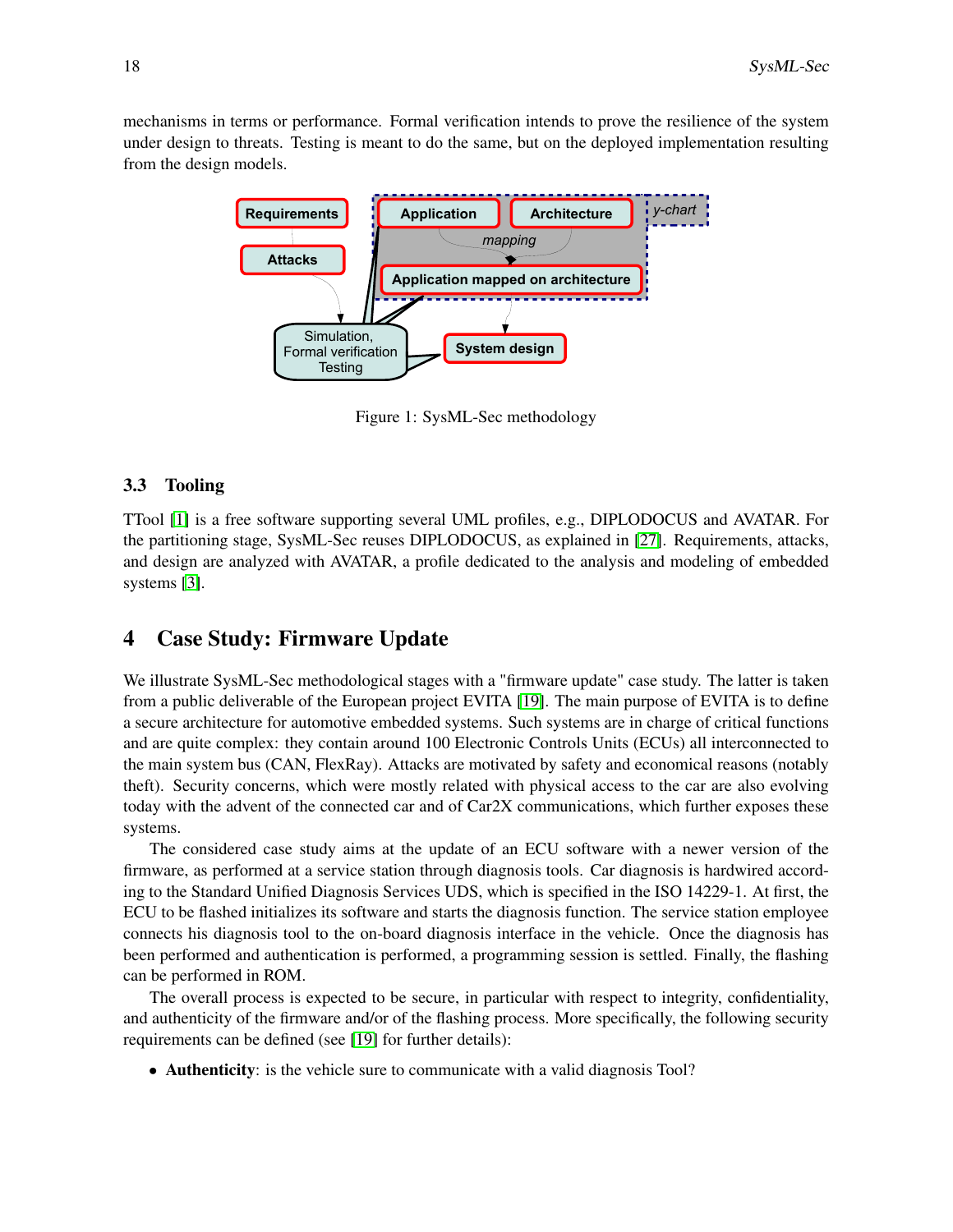- Confidentiality: the firmware constitutes intellectual property to protect.
- Data Integrity: the flashed code must not have been modified.
- Anonymity: Private information about the driver should not be disclosed to the service station during the flashing process.

### 5 System Requirement Engineering and Analysis

The security requirement and threat analysis is mostly regarded as a preamble to risk analysis in IT systems. This process is generally meant to decide whether to introduce security countermeasures into the system, which means additional costs. In the case of embedded systems, we contend that the security analysis also has a strong impact on the system architecture and its realtime performance: the security requirements and threat analysis should thus be performed along an iterative, and therefore more agile partitioning process.

### 5.1 Iterative Security/System Codesign Process

System partitioning, security requirements, and threats are progressively refined based on one or several typical use cases. The following phases, which thus start with an initial architecture, are iterated in order to reach a satisfactory level of refinement:

Initial Architecture Mapping. The functionalities of the system highlighted in these use cases are first modeled as tasks. Exchanges between functions are modeled with information and event flows between tasks. Tasks and communications can then be mapped to a draft architecture of the system. The designer's experience plays a key role in determining the first draft of the architecture.

Architecture Analysis *System assets* are identified among architectural elements (processors, pieces of software, sensors, hardware accelerators, communication channels) and will first refer to generic components, like for example: "all system buses". When the architecture gets more detailed, assets are more likely to be refined into specific elements. The hardware/software partitioning and the function mapping adopted play a key role here in defining the type of asset at hand (and later on its vulnerabilities).

Security Concern Identification. *Threats and security vulnerabilities of the selected assets* should as much as possible describe the capabilities that an attacker should meet or exceed and the origin of attacks (local, remote, through a specific interface). The SysML-Sec environment supports the assessment of risks following the approach described in more detail in the EVITA case study [\[31,](#page-15-3) [13\]](#page-14-5). We also implemented automated checks of the threat coverage by security objectives. Based on the risk analysis, one should also identify and prioritize security objectives that are mapped to a threat.

*Security Objectives* might originate (1) from security standards or properties expected from the system, or (2) from unaddressed threats or attacks on assets, or (3) from the refinement of another security objective when the process is iterated and the level of detail of the architecture has changed. In further iterations, one may need to update security objectives deprecated by changes in the architecture.

Architecture Refinement. The architecture refinement originates from a more detailed description of the architecture components as the system and its usage become more precisely known (e.g., new communication channels, refinement of an execution environment into OS/middleware/application layers, etc.). It may also result from transitively mapping requirements to system information flows, which are often distributed among multiple hardware elements. The refinement phase may fail if the architecture and security requirements are incompatible, for instance, if the performance overhead of security mechanisms is too high. Consistency checks should also be performed to ensure that a security objective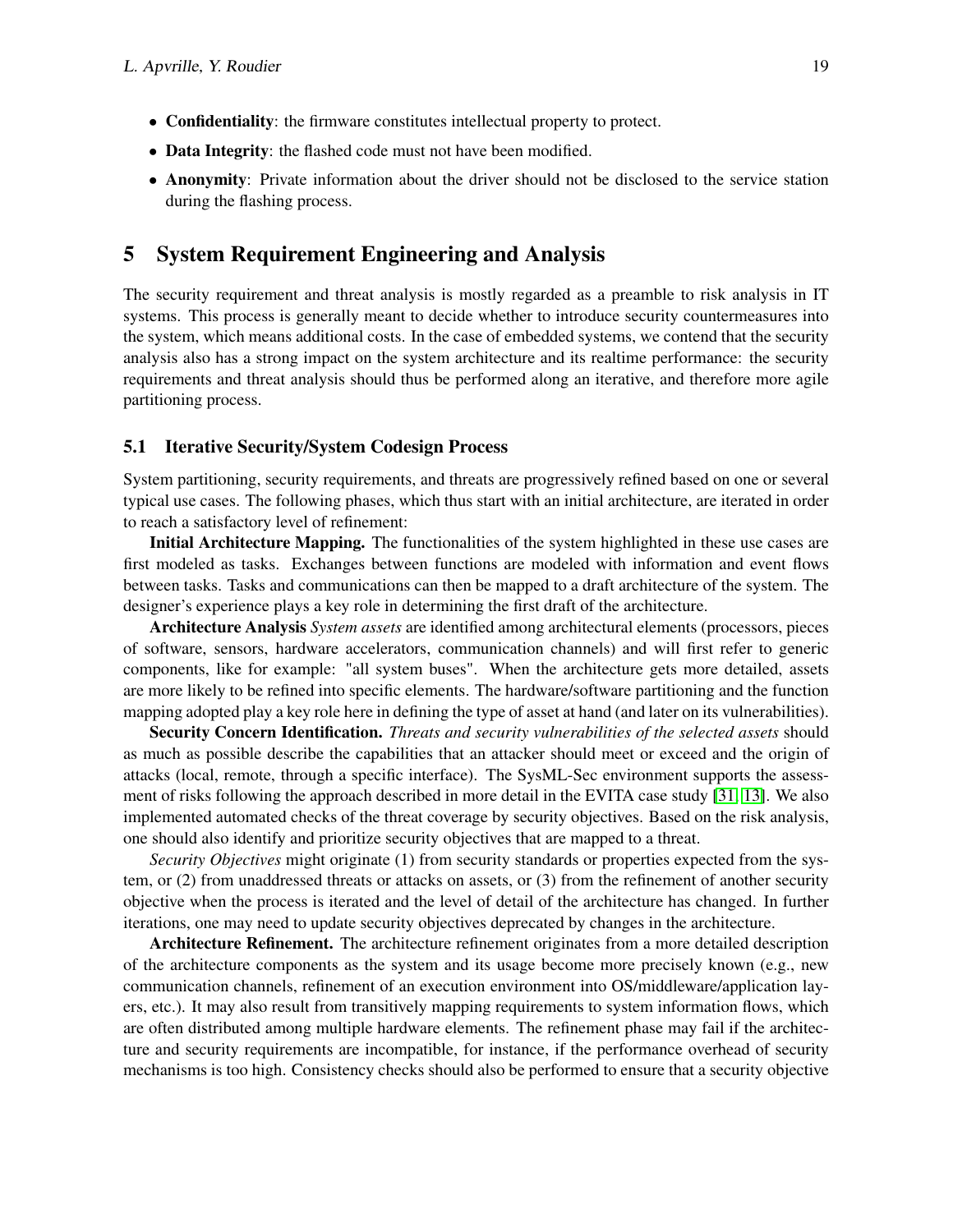does not conflict with another requirement expressed over the same asset. A failure is the sign that the analysis should be backtracked to the previous stage of refinement.

#### 5.2 Diagrams

#### 5.2.1 Requirements

Security requirements are modeled in SysML Requirement Diagrams (RD). The main operators of RDs are *Requirement Containment* and *Derive Dependency* formalisms used to define relationships between requirements. The *containment* relationship depicts sub-requirements in terms of hierarchy and enables a complex requirement to be decomposed into its containing child requirements whereas *deriveReqt* determines the multiple derived requirements that support a source requirement. A *Security Requirement* stereotype is introduced to make a clear distinction between functional requirements and security requirements of the system, yet modeling both functional and non-functional requirements in a single environment. Furthermore, a *Kind* parameter is defined to specify the category of the security requirement (*confidentiality*, *access control*, *integrity*, *freshness*, etc.).

Figure [2](#page-5-0) represents 5 security requirements for a "Firmware update": the authenticity of the firmware, controlled access to the flash memory, itself derived into controlled access to both the flashing function and to reading the flash, and the confidentiality of firmware data.



<span id="page-5-0"></span>Figure 2: Excerpt from the SysML-Sec Requirement Diagram of "Firmware Update"

#### 5.2.2 Threats and Attacks

Instead of using the traditional attack tree approach [\[32\]](#page-15-4), we suggest that threats can be better modeled with a more relational approach, using slightly customized SysML Parametric Diagrams. Threats are modeled as values embedded into blocks representing the target of the attacks, thus achieving a representation that is more compact and better mapped to the system architecture. Attacks ( $<<$  attack >> stereotype) can be linked together with logical operators like *OR*, *AND*, as well as temporal causality operators like *SEQUENCE*, *BEFORE*, or *AFT ER*. We consider the latter constructs as especially helpful to describe the attacker's operational point of view in embedded systems, like for instance situations in which there is a maximum duration between two causally related attacks. For example, when attacking a system with time-limited authentication tokens, the token must be first retrieved, and then the use of this token must occur before its expiration.

Attack instances in different parametric diagrams can be linked together in order to assess the impact of a specific vulnerability and the need to address it at the risk assessment phase. An attack can also be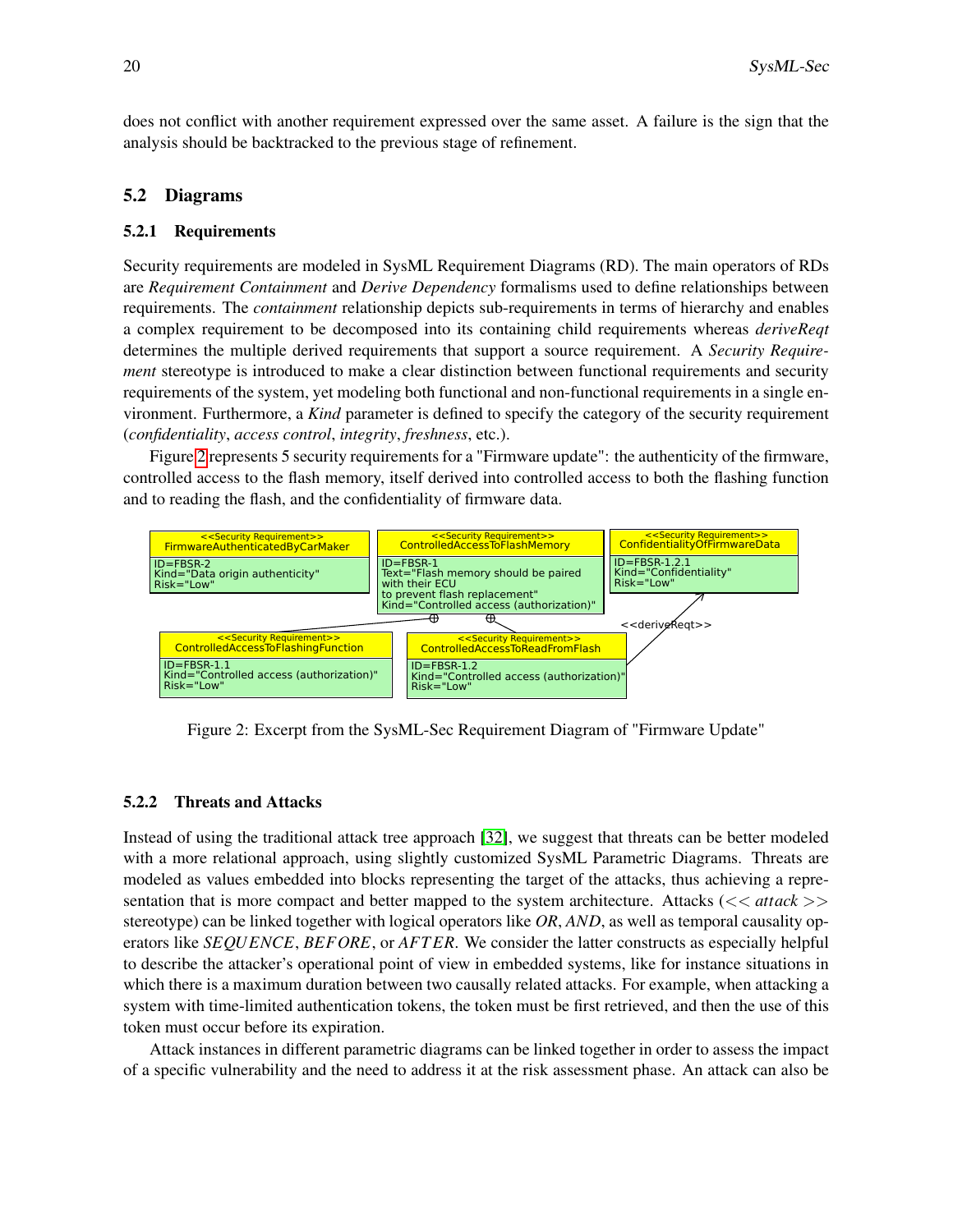tagged as a *root* attack, meaning that this attack is at the top of a tree of attacks. Last but not least, attacks can be linked to requirements, thus allowing an automated check of the coverage of attacks.



<span id="page-6-0"></span>Figure 3: Excerpt from the Attack Diagram of "Firmware Update"

Figure [3](#page-6-0) depicts a few attacks identified in the scope of the EVITA "Firmware update" case study. Two assets are represented (*CommunicationUnit*, *InCarCommunication*). For example, performing the attack "ExploitVulnerabilityinFlashing" in *CommunicationUnit* and then forging a "CorruptOrFakeMessage" in the *InCarCommunication* makes it possible to perform "GarageGainsAccessToCCU".



<span id="page-6-1"></span>Figure 4: Application model of firmware update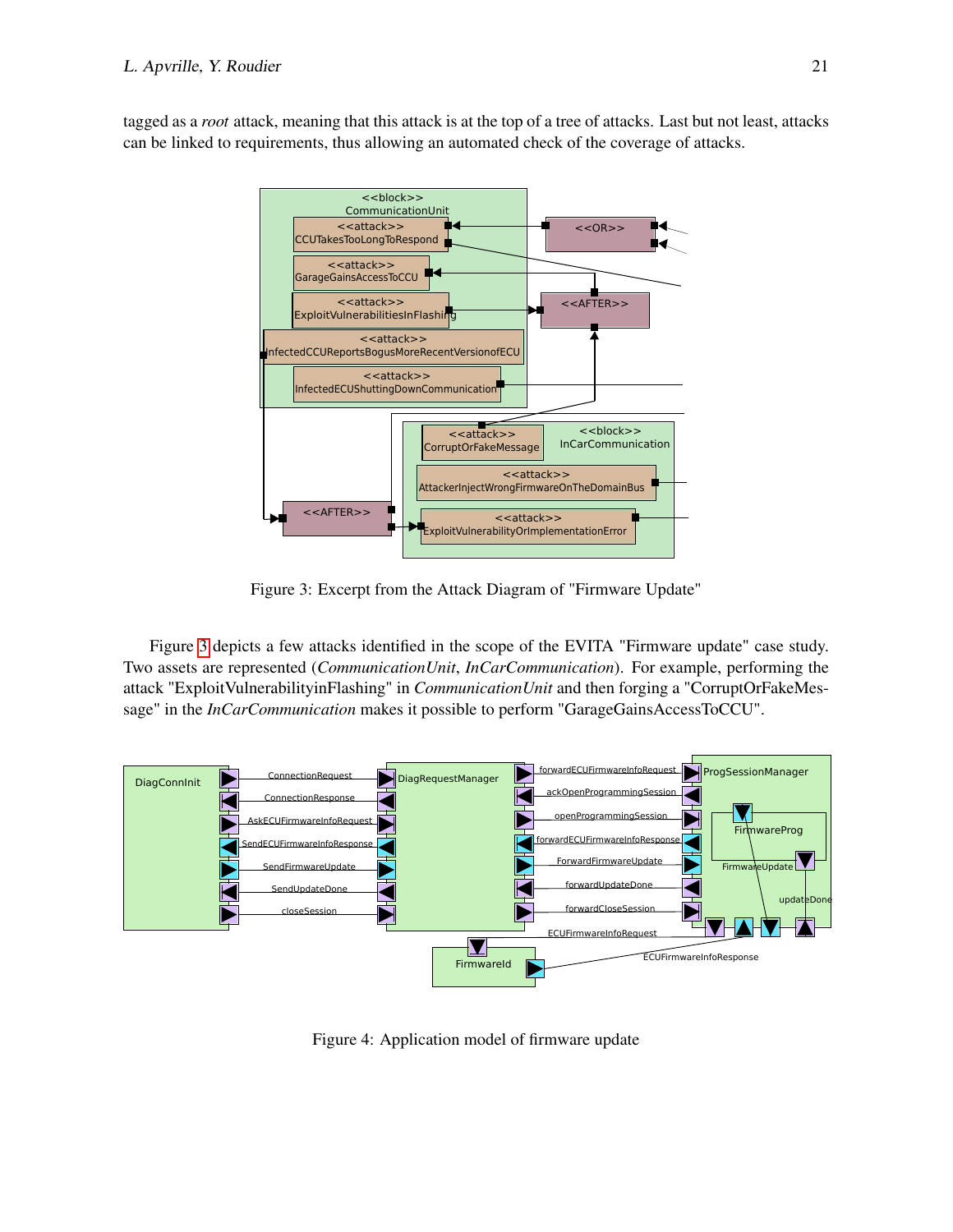#### 5.2.3 Partitioning

The application model is a graph of communicating functions. For example, in Figure [4,](#page-6-1) event flows correspond to purple ports, and information-flows to blue ports. Five main functions are modeled: the initialization of the diagnosis connection (*DiagConnInit*), diagnosis request management (*DiagRequestManager*), programming session management (*ProgSessionManager*), firmware identification (*FirmwareId*) and lastly, the firmware programming (*FirmwareProg*).

The architecture model is partially depicted in Figure [5.](#page-7-0) It represents the assets to be protected. Two subdomains are connected to the main CAN bus. Each subdomain has its own CPU, RAM, and bus. The first domain also has a hardware accelerator, and the second one has a flash memory that the procedure intends to update.

The mapping consists in assigning functional elements to assets, i.e., assigning tasks to either a CPU or hardware accelerators, and communications to buses and memories. Figure [5](#page-7-0) displays the mapping of three tasks in the two subdomains: *ProgSessionManager* is mapped to "CPU\_PTC" and *FirmwareProg* and *FirmwareId* are mapped on "CPU\_ECU".



<span id="page-7-0"></span>Figure 5: Excerpt from the architecture and mapping model of firmware update

# 6 System Design

#### 6.1 Methodological Aspects

System design intends to refine the architecture and behavior of all functions mapped over processor nodes during the partitioning. From a security point of view, the aims is to describe in more detail how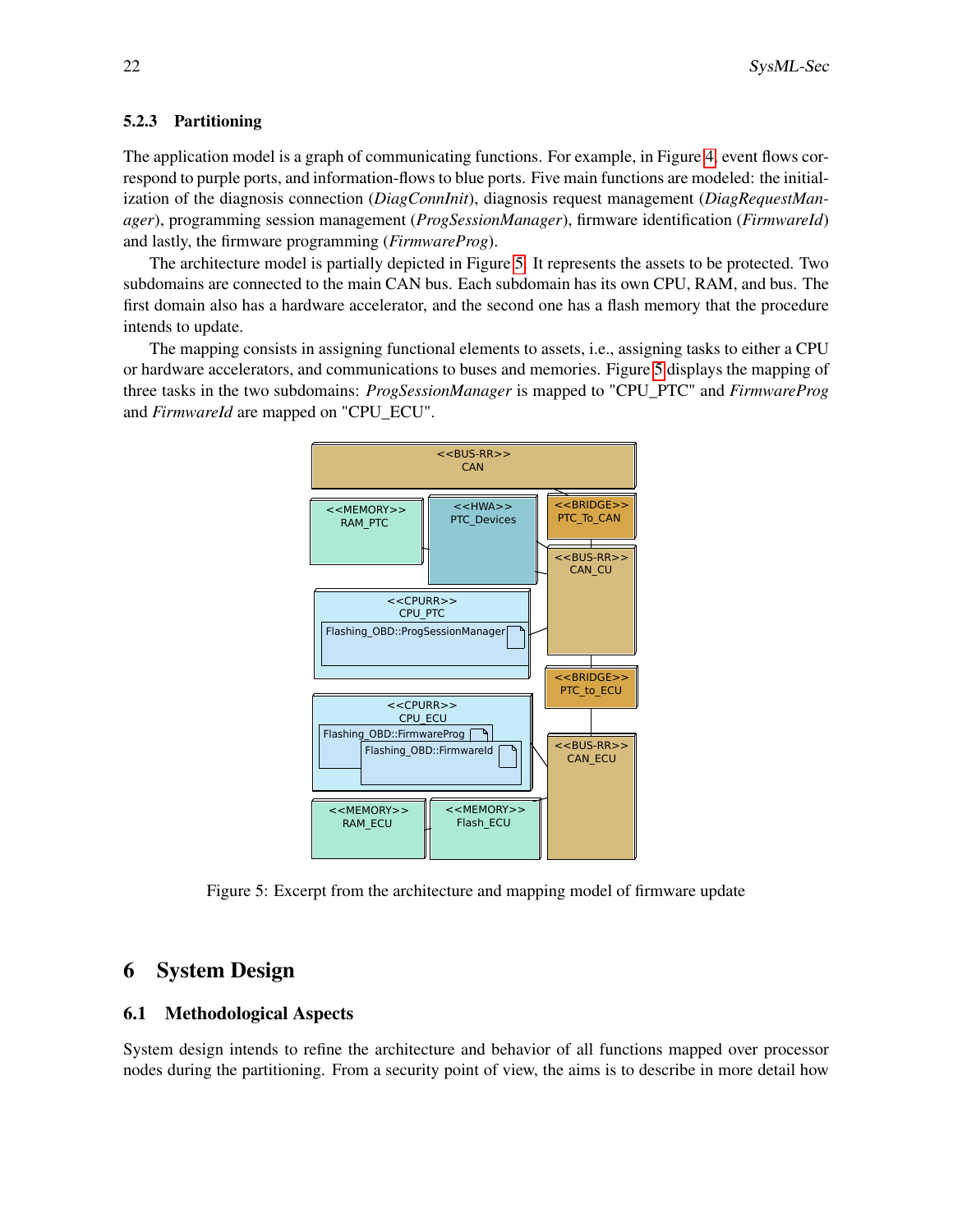security requirements can be fulfilled with security hardware mechanisms of software mechanisms executed on top of the hardware architecture defined in the partitioning stage, and to verify that requirements identified during the partitioning phase are really satisfied by this design. Requirements expressed at partitioning are informal and refer to assets: they therefore need to be refined until their expression directly relates to design elements (e.g., attributes, methods, exchanged messages, states, etc.). Once refined, they constitute the security properties that are to be verified, notably through formal methods.

Diagrams of SysML generally used for system design, like block diagrams and state machine diagram, lack explicit ways to model security mechanisms. For example, security mechanisms commonly need the pre-sharing of cryptographic material (e.g., secret keys), but block diagrams have no way to model this. Thus, SysML-Sec extends SysML in order to explicitly model security mechanisms and properties.

#### 6.2 Security Design Extensions

A SysML-Sec design is made upon SysML block and state machine diagrams, extended with several features, and formally defined in pi-calculus (a process algebra). We assume a Dolev-Yao attacker model, that is, only messages exchanged between blocks can be eavesdropped, contrary to attributes of blocks that are considered as private from the point of view of the attacker. That attacker model is enough to describe attacks on the protocols deployed between the components of the embedded system, from outside (i.e., using communication networks) or from within the system (i.e., using internal buses or any other accessible component interface within the system). It however does not aim at capturing physical attacks on the hardware, nor a sequence of exploitation of vulnerabilities of several components. The main extensions are:

- Public and Private Channels: Since communication channels may have been mapped over secure or non secure buses at the partitioning stage, we give the possibility to tag links between blocks with a *public* label if an attacker can eavesdrop, or with a *private* label otherwise.
- Cryptographic Algorithms. SysML-Sec blocks can define a set of methods corresponding to cryptographic algorithms (e.g., *encrypt*), *verifyMAC*, etc. so as to be able to describe security mechanisms built upon these algorithms, e.g., cryptographic protocols.
- Cryptographic Material. Blocks can also pre-share values, a feature commonly needed to setup cryptographic protocols. SysML-Sec introduces specific *pragmas* for that purpose: (*InitialSystemKnowledge* and *InitialSessionKnowledge*). The first one is used to describe data that are shared before the system execution. The second one defines data that are shared within each session of the same system. Typically, when considering a cryptographic protocol, the first pragma means that the data are pre-shared and common to all protocol sessions, and the second one states that the data are shared but have different values in each protocol session.

] InitialSystemKnowledge BlockID.attribute [BlockID.attribute]\*

For example, Figure [6](#page-9-0) displays the block diagram of a key distribution protocol used as a security protocol so as to allow ECUs to communicate in a secure way. That protocol is built upon three different entities: the initiator of the key distribution (*ECU1*), a key master (*KM*) and the ECUs with which ECU1 expects to share keys (*ECUN*). All blocks define cryptographic functions, two of them being visible in ECUN (*encrypt()*, *decrypt()*). The pragma "InitialSystemKnowledge" states that *PSK1* is an attribute which is shared between ECU1 and KM before system startup.

Figure [6](#page-9-0) presents the subset of the KM state machine diagram. State machines are used to describe the behavior of each block. They can manipulate cryptographic functions and data. For example in the state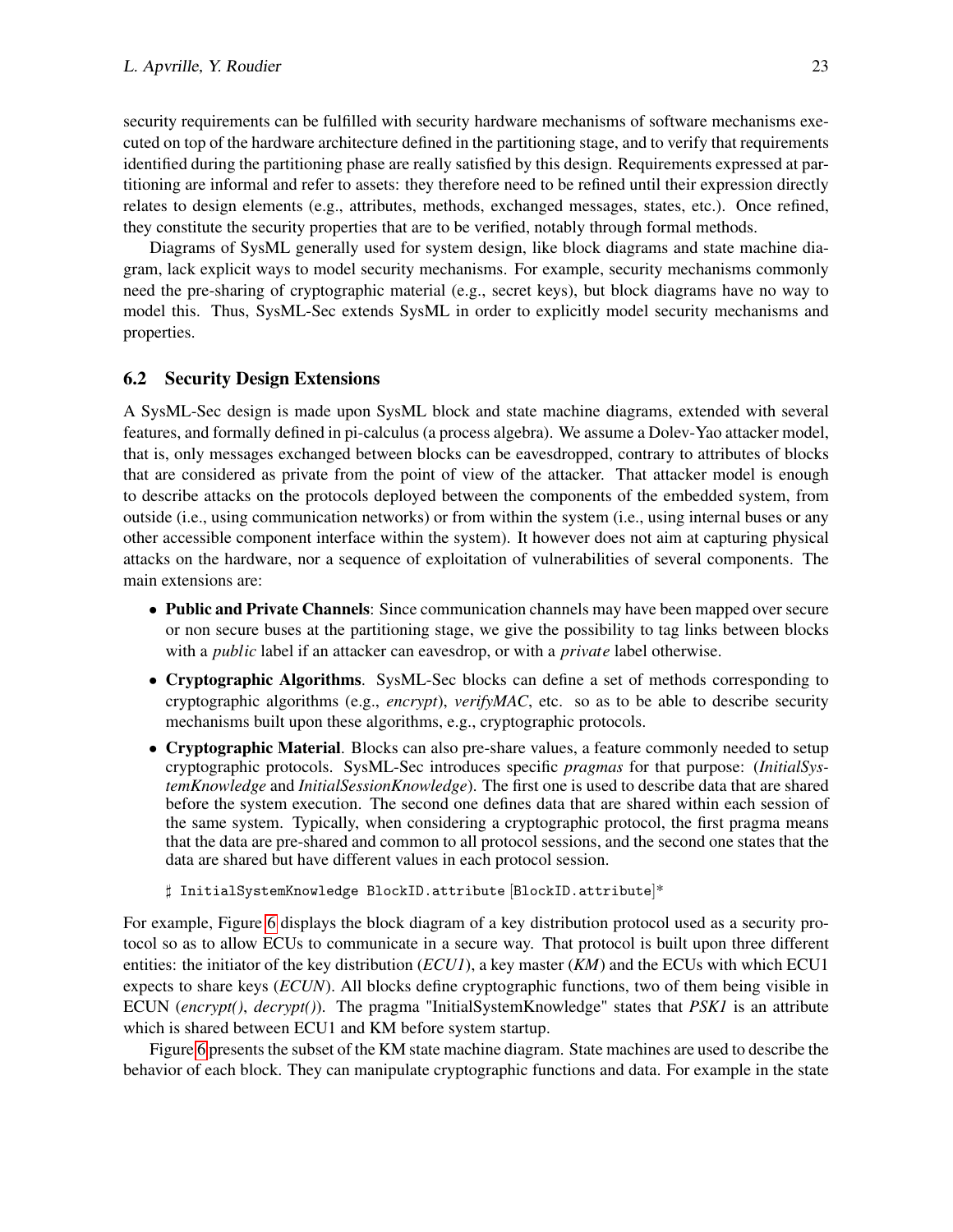machine of the KM block, the action  $msg8 = MAC(msg1, PSK1)$  assigns the result of  $MAC(msg1, PSK1)$ to *msg*8 .



<span id="page-9-0"></span>Figure 6: SysML-Sec block diagram and a state machine diagram of Key Distribution Protocol

#### 6.3 Security Properties

Security properties linked to the design are obtained from a refinement of security requirements elicited at analysis stage. A dedicated language has been defined for describing the commonly complex safety properties, which is based on SysML Parametric diagrams [\[21\]](#page-14-6). On the contrary, security properties can usually be defined with a type (e.g., *confidentiality*), and with design elements related to that kind (e.g., the confidentiality of the attribute of a block). This simplicity pleads for a basic modeling solution, that is not based on complex diagrams or operators. Our solution again relies on *pragmas*, provided in notes of Block Diagrams: *confidentiality* and *authenticity* can be directly expressed at this level.

A confidentiality pragma states that the content of an attribute of a block shall never be disclosed to an attacker:

```
] Confidentiality block.attribute
```
An authenticity pragma states that a message *m*2 received by a block *block*2 was necessarily sent before by block *block*1 in a message *m*1. The following examples describes such a situation: ] Authenticity block1.s1.m1 block2.s2.m2

This authenticity pragma specifies two states: one of the sender block, i.e. one state *s*1 in *block*1, and one state *s*2 in *block*2. Also, in the state machine diagram of *block*1, *s*1 corresponds to the state right before the sending of *m*1. Analogously, *s*2 corresponds to the state right after message *m*2 has been received and accepted as authentic.

The confidentiality pragma of Figure [6](#page-9-0) states that the PSK1 (pre-shared key 1) of ECU1 shall never be disclosed (secret key). This property is derived from the requirement on confidentiality: secret keys must remain secret so as to ensure the confidentiality of the firmware that is to be sent to the flash memory. Similarly, the authenticity pragma states that *msgauth* received by KM right after state *decipherOK* has necessarily been sent by ECU in variable *msg* right before state *st1*.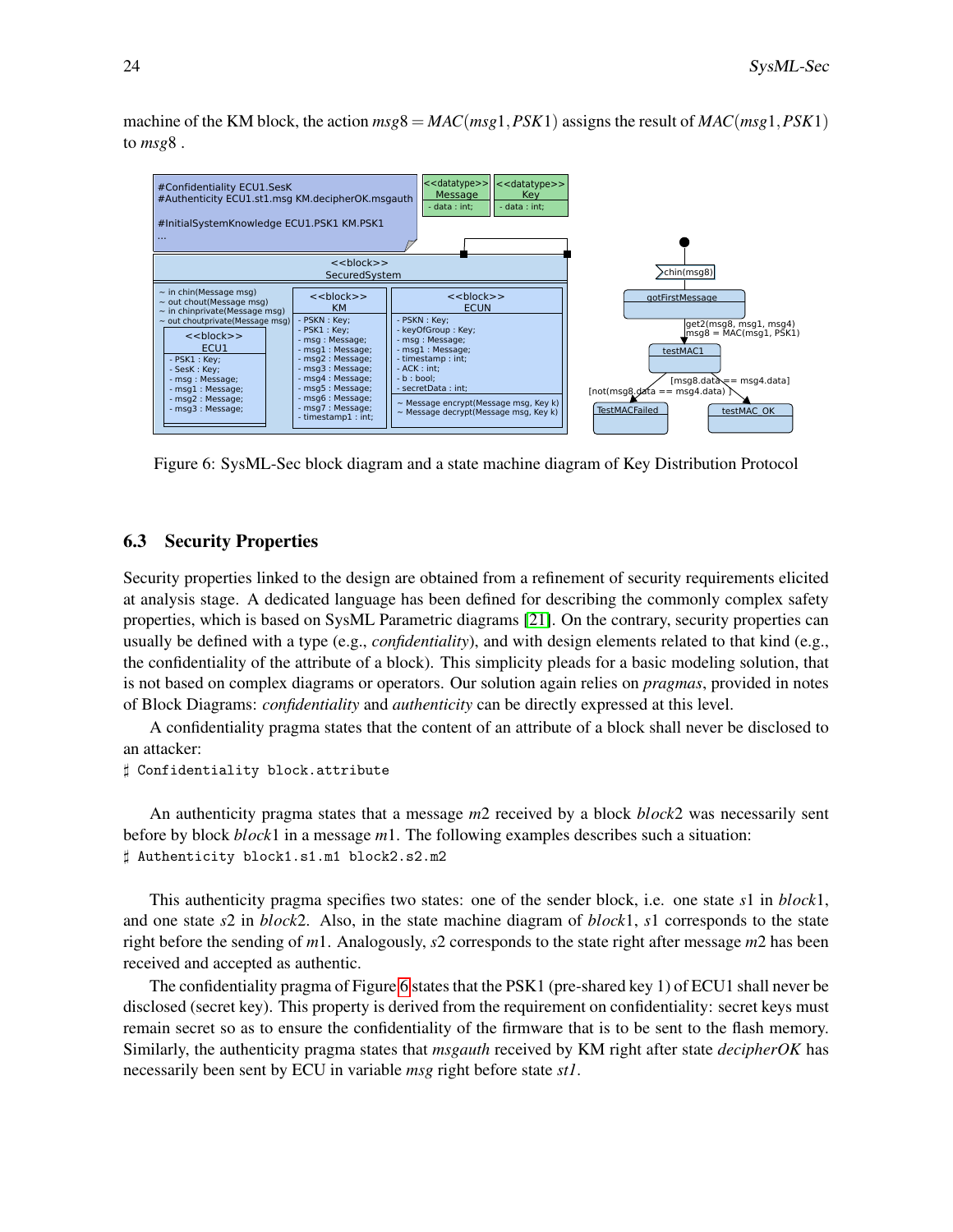### 7 System Validation

A system validation can be performed from partitioning models (e.g., performance evaluation of the selected hardware architecture: load of CPUs and buses), from design models (e.g., proof of safety and security properties), or from executable code automatically generated from deployment models (e.g., safety and security tests) [\[2\]](#page-13-5). Model transformations have been defined in order to transform SysML-Sec models into simulation, formal, or executable specifications. Mapping model transformations are given in [\[20\]](#page-14-7), and design model transformations are described in [\[26\]](#page-14-8) and [\[16\]](#page-14-9).

From partitioning models, it is possible to evaluate the impact of security mechanisms onto safety constraints, e.g., real-time constraints such as latencies. An example of such a study is given in [\[33\]](#page-15-5) where the impact of adding security-oriented MAC information in the messages of CAN bus is checked against safety-oriented properties (latencies) at partitioning stage. The impact of security mechanisms onto the load of buses and CPUs might be evaluated as well, as they might impact the behaviour of safety-critical processes and communications. For instance, the decryption of packets sent from an ECU to another one may prevent the scheduling of the process controlling the brake actuation.

From SysML-Sec designs, the formal proof relies respectively on UPPAAL [\[8\]](#page-14-10) and on *ProVerif* [\[9\]](#page-14-11) for the proof of safety and security properties (see Figure [7\)](#page-10-0). Our safety proofs take into account all design elements, including security mechanisms like the liveness and reachability of all states of cryptographic protocols, and the impact of security mechanisms onto safety-critical processes. Our security proofs may relate to any behavior described with state machines. The notion of protocol is central here: it captures both communications over buses or networks and communications between components in separate blocks like separate trust zones within a processing unit, for instance when virtualization mechanisms are used.



<span id="page-10-0"></span>Figure 7: (a) Model transformations of TTool for proving safety and security properties. (b) TTool assistant for the formal verification of confidentiality and authenticity properties defined at Figure [6](#page-9-0)

*ProVerif* [\[9\]](#page-14-11) is a toolkit that relies on Horn clauses resolution for the automated analysis of security properties over cryptographic protocols, under the Dolev-Yao model. ProVerif takes in input a set of Horn Clauses, or a specification in pi-calculus together with a set of queries. ProVerif outputs whether each query is satisfied or not. In the latter case, ProVerif tries to identify a trace explaining how it came to the conclusion that a query is not satisfied. Figure [7](#page-10-0) depicts the successful verification in TTool of the confidentiality and authenticity properties modeled in Figure [6.](#page-9-0) While we can specify any security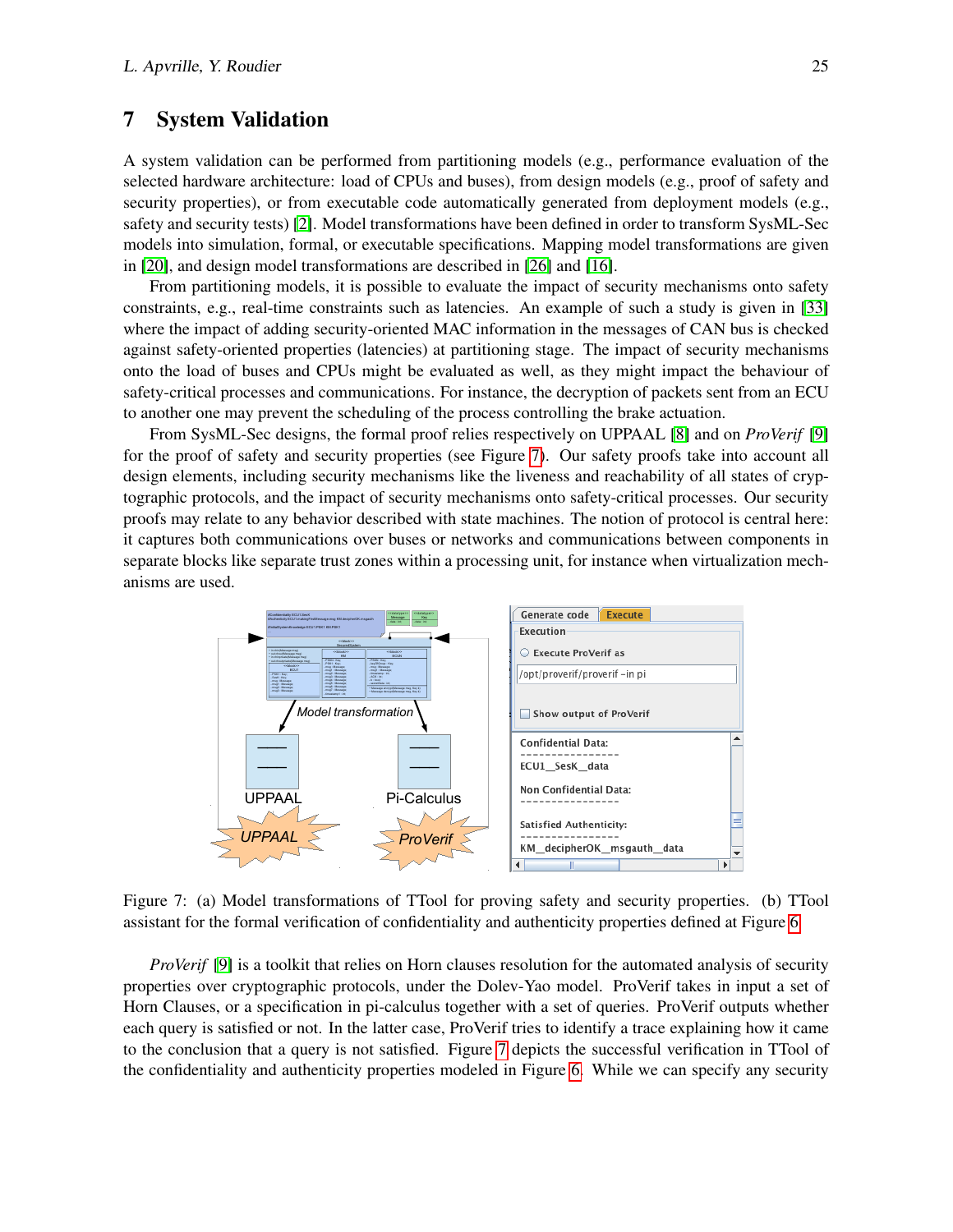requirement, we currently only support the formal validation of those that can be expressed with these two security properties.

Safety proofs take into account all design elements apart from the ones specifically defined for security purposes, that is the security-oriented pragmas and cryptographic methods that have no impact on safety properties (liveness, reachability). Similarly, the proof of security properties abstracts away irrelevant system details. Such a proof does not require values on variables nor temporal information. Several state machine elements, like temporal operators (*after* clause) and computations with variable values, are not taken into account for the security proof. For instance,  $a = b + c$  is executed in a symbolic way, but without concrete values: the data flow captured in that manner (we know that *a* contains information from *b* and *c*) is the only useful information for security proofs.

### 8 Related Work and Perspectives

Many proposals already exist that address security requirements engineering or threat modeling in IT systems. In [\[24\]](#page-14-12), Nhlabatsi et al. classify security requirements engineering work according to four dimensions, namely: *goal-based approaches*, *Model-based approaches*, *problem-oriented approaches*, and *Process-oriented approaches*. Our approach combines a goal-based description of security requirements with a model-driven engineering of the system architecture and threat analysis, and emphasizes the importance of agile interactions throughout the engineering V-cycle. In that respect, its philosophy follows that of the TwinPeaks approach [\[25\]](#page-14-13), even though the latter does not address hardware systems. Instead of a simple spiral alternating between the requirements and the architecture as TwinPeaks suggests, we also alternate between the Y-Chart modelling of software and its mapping to hardware components, the identification of assets and threats to them, and the identification of security requirements.

Assessing security properties at design level mostly relies on formal approaches. For example, [\[35\]](#page-15-6) proposes to verify cryptographic protocols with a probabilistic analysis approach. In more recent efforts, [\[10\]](#page-14-14) introduces a first order Linear Temporal Logic (LTL) into the Isabelle/HOL theorem prover, thus making it possible to model both a system and its security properties, but unfortunately leading to non-easily reusable specific models. [\[23\]](#page-14-15) mixes formal and informal security properties, but the overall verification process is not completely automated, again requiring specific skills. Our approach focuses on refining semi-formal specifications into formal models using a graphical language, with the aim of formal validation of the satisfaction of security properties. In this respect, it may seem very similar to the UMLsec approach [\[18\]](#page-14-16), a modeling framework aimed at defining security properties of software. UMLsec also primarily features a model-based approach to security requirements engineering according to the abovementioned classification. It makes it possible to define security properties of software components and of their composition within a UML framework. It also features a rather complete framework addressing various stage of model-driven secure software engineering from the specification of security requirements to tests, including logic-based formal verifications regarding the composition of software components. With respect to the embedded system field which the current paper focuses on, UMLsec allows for the description of the mapping of already-designed software onto hardware nodes [\[18\]](#page-14-16) through the use of UML deployment diagrams. According to OMG's own definition, such diagrams describe "a set of constructs that can be used to define the execution architecture of systems that represent the assignment of software artifacts to nodes.". This means that they unfortunately cannot handle softwarehardware partitioning in the sense of [\[7\]](#page-13-0). In contrast, SysML-Sec adopts the more holistic point of view of SysML proponents and focuses on the very evaluation of various mappings for security and functional features before and during detailed system design. Additionally, SysML-Sec provides hardware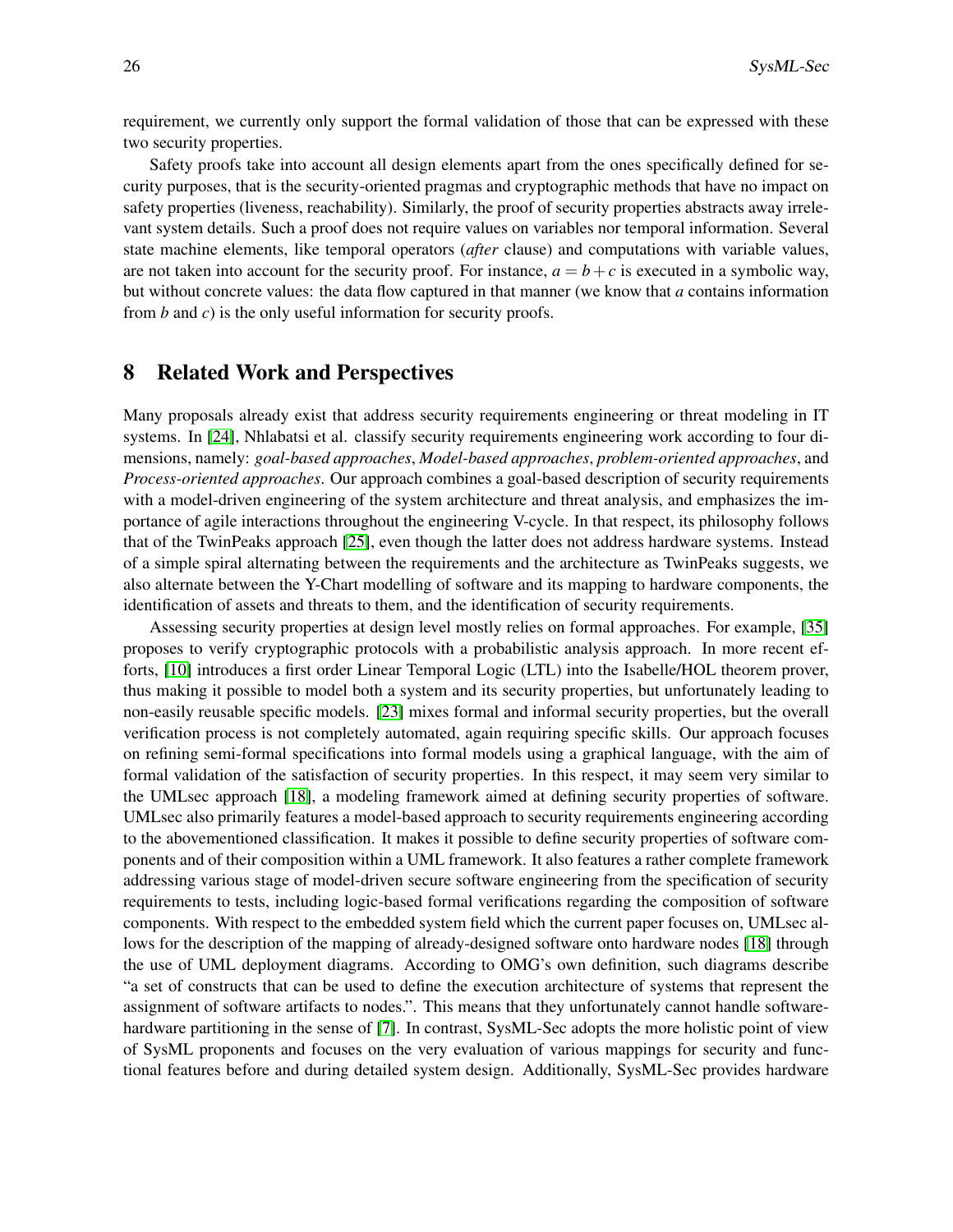nodes with an explicit autonomous simulation and proof semantics. Lastly, SysML-Sec includes lowlevel hardware nodes whose use may impact communications and executions of functions, e.,g. a DMA engine may favorize, or not, a urgent communication with regards to security-oriented communications. Similarly to UMLsec[\[17\]](#page-14-17), our proposal additionally features a goal-based approach to describe security objectives. Still, our approach fits entirely within SysML with minor extensions (essentially new stereotypes and a few operators) and does not introduce any new diagram in order to make it easy to adopt for system engineers.

From our experience, partitioning is in our opinion a central issue in embedded systems. Achieving a correct partitioning that adheres to safety requirements necessitates that the impact of security mechanisms be understood and quantified as early as possible. We note that only a few authors, notably Eames and Moffet [\[11\]](#page-14-18), and more recently Piètre-Cambacédès [\[28\]](#page-15-7) and Raspotnig [\[29\]](#page-15-8), have dealt with the relationships between security and safety requirements. For instance, the last two authors discuss quite thoroughly the relationships that can be established between security and safety requirements. In particular, these studies can describe conflicts, like we considered in the current paper, but also reinforcement relationships (when safety and security concur towards the same design), or conditional dependence. We think that obtaining similar descriptions within SysML-Sec would require the engineering methodology to be extended with an additional feedback interaction from all engineering phases to the specification phase: for instance, the satisfaction of safety requirements should be checked based on the security mechanisms introduced before any further safety mechanism would be introduced. We did not evaluate any such methodological step in our case study, which did not feature safety requirements. However, we plan to investigate such issues in the future.

The work we presented in this paper aims more specifically at validating the innocuity of security mechanisms with respect to safety requirements whose specification is outside the scope of this paper. This is based on quantitative validations during the specification and design phases, together with the refinement of the system architecture. In particular, approximations can first be made based on the nature of security mechanisms, and most notably, the cryptographic algorithms used and their costs (both computationally and in terms of bandwidth usage). As the design of the security mechanisms to be deployed is increasingly refined, together with a more detailed hardware/software partitioning, simulations by the SysML-Sec framework can be used to achieve a more precise evaluation of those elements. Although not yet supported by our toolchain, tests might finally be used on the developed components to validate the adherence to safety requirements. Threat analysis itself pleads for such a move, to incorporate the description of security tests performed over implementations into the system model. In this respect, our proposal includes the use of the SysML parametric diagram for threat modeling. SysML-Sec can thus encode an attack tree, yet it adopts a block-centric perspective with reuse in mind. We especially think that this will allow for the composition of the threat modeling performed by security analysts about components over-the-shelf (COTS) with system specific analyses. We plan to further extend SysML-Sec expressivity here: our declarative approach should be especially useful in order to incorporate knowledge from other threat modeling approaches.

Tool support is in our opinion critical to the successful and systematic engineering of systems, and especially so in what regards non-functional requirements like security and the validation of their satisfaction in a given design. This need has been recognized by many other authors at various levels of the development lifecycle of IT systems. Furthermore, the availability of free software is another important factor of success, would it only be due to their extensibility for specific needs. The KAOS framework [\[36\]](#page-15-9), which pioneered goal-oriented security requirements engineering, features an entire dedicated environment. CARiSMA (a recent extension of UMLsec) integrates into the Eclipse development environment, which ensures a better acceptance factor. Threat modeling frameworks have also been developed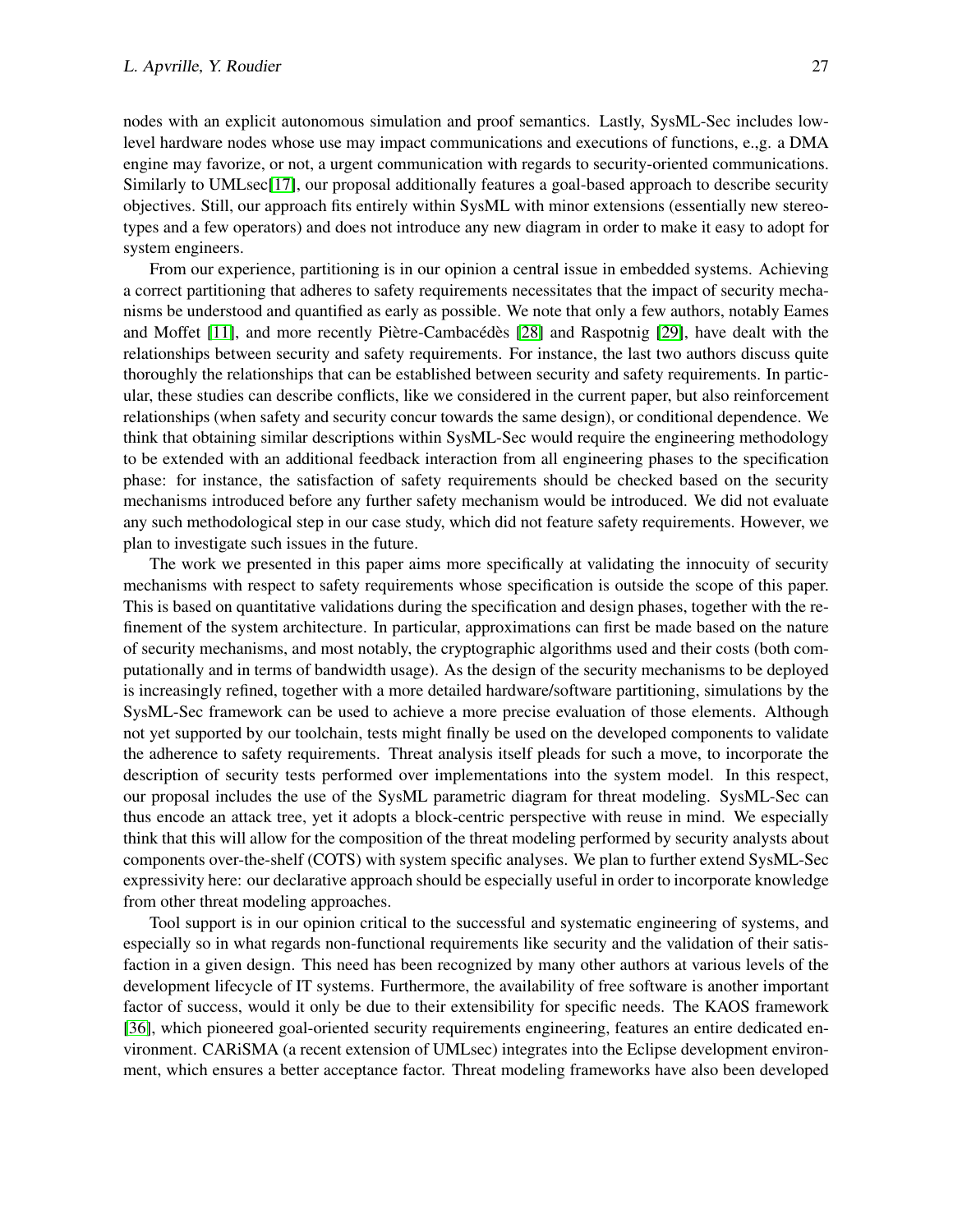like Isograph Software's AttackTree+ for designing attack trees or the free software ADTool [\[22\]](#page-14-19). There also exists a number of formal verification tools with nice interfaces like AVISPA [\[5\]](#page-13-6), which provides good support for protocol verification. It can be observed that many of these tools address only a part of the development lifecycle of a system, which is detrimental to their adoption. Our framework aims at a more comprehensive environment adhering to SysML, a formalism supported by the OMG and INCOSE, and widely known to system engineers.

### 9 Conclusion and Future Work

Embedded systems are becoming ever more complex and intricate combinations of software and hardware, exposed to a plethora of attacks as those systems open up to attackers through the introduction of communication functionalities. The economic incentives to reduce the time-to-market of such systems while ensuring equally good or better engineering qualities require the introduction of systematic security engineering methodologies with an appropriate support. The adoption of user-friendly tools featuring automated and simplified verification will likely become mandatory in this respect. Our proposal, SysML-Sec, specifically addresses that need at the diverse phases of system design and development. It is based on a popular language (OMG's SysML) and supported by a free software toolkit (TTool). It features formal verification capabilities that rely on recognized toolkits for security (ProVerif) and safety (UPPAAL). The methodology we developed has been experimented to define a secure automotive embedded system. We presented the results of a case study on that system, which highlights several advantages of our approach, especially regarding formal verification. Our future work will be dedicated to further evaluating our approach on other embedded systems as well as to extending the tool support, especially for enhancing threat coverage and requirements traceability analyses.

## References

- <span id="page-13-3"></span>[1] L. Apvrille (2013): *TTool website*. In: http://ttool.telecom-paristech.fr/.
- <span id="page-13-5"></span>[2] L. Apvrille & A. Becoulet (2012): *Prototyping an Embedded Automotive System from its UML/SysML Models*. In: ERTSS'2012, Toulouse, France.
- <span id="page-13-4"></span>[3] L. Apvrille & P. De Saqui-Sannes (2013): *Requirements Analysis*. Embedded Systems: Analysis and Modeling with SysML, UML and AADL.
- <span id="page-13-1"></span>[4] L. Apvrille, W. Muhammad, R. Ameur-Boulifa, S. Coudert & R. Pacalet (2006): *A UML-Based Environment for System Design Space Exploration*. In: Electronics, Circuits and Systems, 2006. ICECS '06. 13th IEEE International Conference on, pp. 1272 –1275, doi[:10.1109/ICECS.2006.379694.](http://dx.doi.org/10.1109/ICECS.2006.379694)
- <span id="page-13-6"></span>[5] A. Armando, D. Basin, Y. Boichut, Y. Chevalier, L. Compagna, J. Cuellar, P.Hankes Drielsma, P.C. He $\tilde{A}$ am, O. Kouchnarenko, J. Mantovani, S. MÃ udersheim, D. Oheimb, M. Rusinowitch, J. Santiago, M. Turuani, L. ViganÚ & L. Vigneron (2005): *The AVISPA Tool for the Automated Validation of Internet Security Protocols and Applications*. In Kousha Etessami & SriramK. Rajamani, editors: Computer Aided Verification, Lecture Notes in Computer Science 3576, Springer Berlin Heidelberg, pp. 281–285, doi[:10.1007/11513988\\_27.](http://dx.doi.org/10.1007/11513988_27)
- <span id="page-13-2"></span>[6] F. Assolini (2012): *The Tale of One Thousand and One DSL Modems, Kaspersky Lab*. Available at [http:](http://www.securelist.com/en/blog/208193852/The_tale_of_one_thousand_and_one_DSL_modems) [//www.securelist.com/en/blog/208193852/The\\_tale\\_of\\_one\\_thousand\\_and\\_one\\_DSL\\_modems](http://www.securelist.com/en/blog/208193852/The_tale_of_one_thousand_and_one_DSL_modems).
- <span id="page-13-0"></span>[7] F. Balarin, Y. Watanabe, H. Hsieh, L. Lavagno, C. Passerone & A. Sangiovanni-Vincentelli (2003): *Metropolis: An Integrated Electronic System Design Environment*. Computer 36(4), pp. 45–52, doi[:10.1109/MC.2003.1193228.](http://dx.doi.org/10.1109/MC.2003.1193228)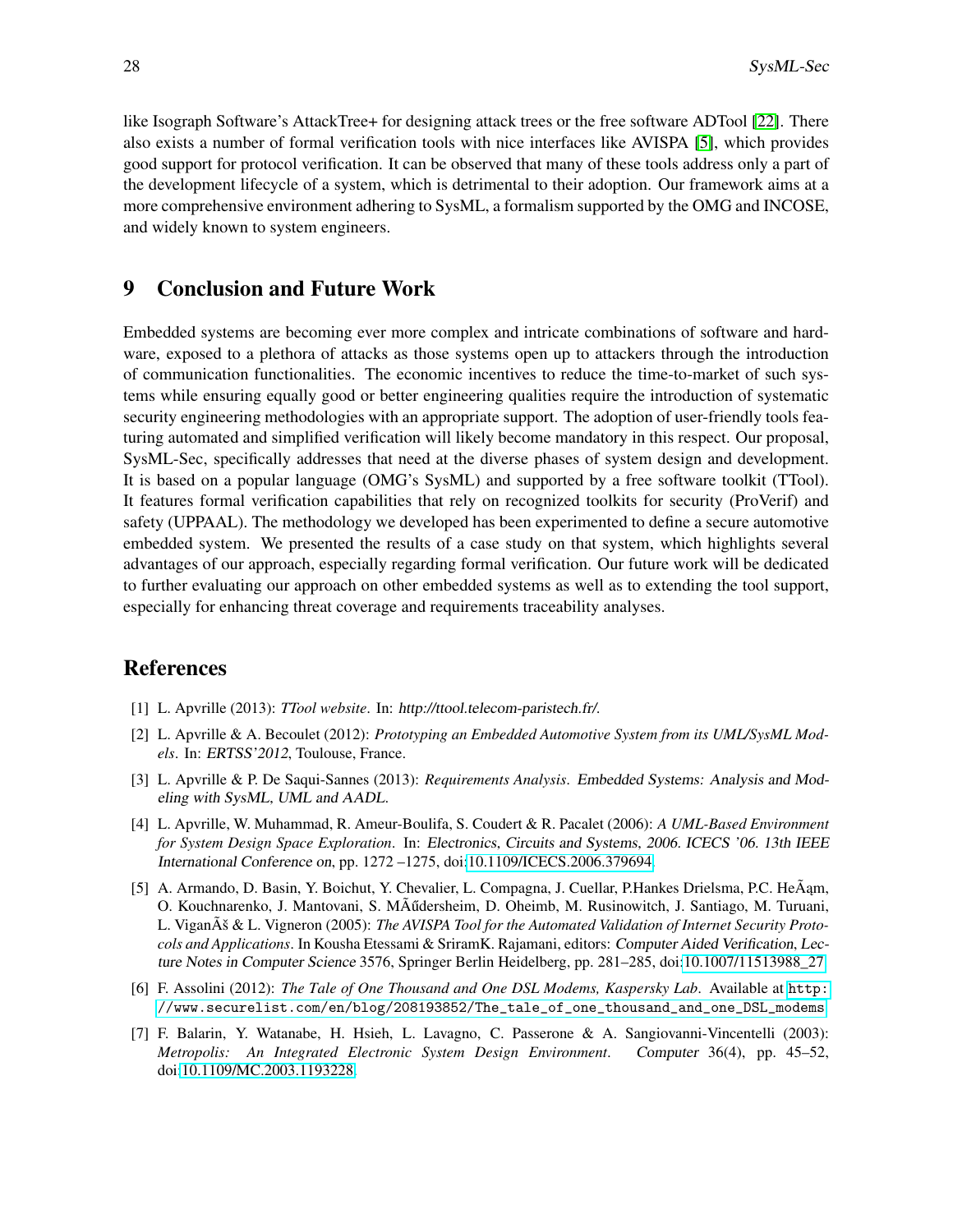- <span id="page-14-10"></span>[8] J. Bengtsson & W. Yi. (2004): *Timed Automata: Semantics, Algorithms and Tools*. In: Lecture Notes on Concurrency and Petri Nets, W. Reisig and G. Rozenberg (eds.), LNCS 3098, Springer-Verlag, pp. 87–124, doi[:10.1007/978-3-540-27755-2.](http://dx.doi.org/10.1007/978-3-540-27755-2)
- <span id="page-14-11"></span>[9] B. Blanchet (2009): *Automatic Verification of Correspondences for Security Protocols*. Journal of Computer Security 17(4), pp. 363–434, doi[:10.3233/JCS-2009-0339.](http://dx.doi.org/10.3233/JCS-2009-0339)
- <span id="page-14-14"></span>[10] M. Drouineaud, M. Bortin, P. Torrini & K. Sohr: *A First Step Towards Formal Verification of Security Policy Properties for RBAC*. In: QSIC'04, Washington, DC, USA, pp. 60–67, doi[:10.1109/QSIC.2004.1357945.](http://dx.doi.org/10.1109/QSIC.2004.1357945)
- <span id="page-14-18"></span>[11] D. P. Eames & J. D. Moffett (1999): *The Integration of Safety and Security Requirements*. In: SAFECOMP, pp. 468–480, doi[:10.1007/3-540-48249-0\\_40.](http://dx.doi.org/10.1007/3-540-48249-0_40)
- <span id="page-14-1"></span>[12] S. Esser (2011): *Exploiting the iOS Kernel*. In: BlackHat 2011.
- <span id="page-14-5"></span>[13] O. Henniger, L. Apvrille, A. Fuchs, Y. Roudier, A. Ruddle & B. Weyl: *Security Requirements for Automotive On-Board Networks*. In: ITST 2009, Lille, France, doi[:10.1109/ITST.2009.5399279.](http://dx.doi.org/10.1109/ITST.2009.5399279)
- <span id="page-14-2"></span>[14] T. Hoppe, S. Kiltz & J. Dittmann (2011): *Security Threats to Automotive CAN Networks - Practical Examples and Selected Short-Term Countermeasures*. Rel. Eng. & Sys. Safety 96(1), pp. 11–25. Available at [http:](http://dx.doi.org/10.1016/j.ress.2010.06.026) [//dx.doi.org/10.1016/j.ress.2010.06.026](http://dx.doi.org/10.1016/j.ress.2010.06.026).
- <span id="page-14-0"></span>[15] A. Huang (2002): *Keeping Secrets in Hardware: the Microsoft XBox Case Study, AI Memo 2002-008, Massachusetts Institute of Technology, Artificial Intelligence Laboratory*. Technical Report.
- <span id="page-14-9"></span>[16] M. S. Idrees (2012): *A Requirements Engineering Driven Approach to Security Architecture Design for Distributed Embedded Systems*. Ph.D. thesis, Telecom ParisTech.
- <span id="page-14-17"></span>[17] J. Jürjens (2002): *Using UMLsec and Goal-Trees for Secure Systems Development*. In G. B. Lamont, H. Haddad, G. Papadopoulos & B. Panda, editors: Proceedings of the 2002 Symposium of Applied Computing (SAC), ACM, Madrid, Spain, pp. 1026–1031, doi[:10.1145/508791.508990.](http://dx.doi.org/10.1145/508791.508990) Proceedings of the 2002 ACM Symposium of Applied Computing.
- <span id="page-14-16"></span>[18] J. Jürjens (2007): *Developing Secure Embedded Systems: Pitfalls and How to Avoid Them*. In: 29th International Conference on Software Engineering (ICSE 2007), ACM, pp. 182–183.
- <span id="page-14-4"></span>[19] E. Kelling, M. Friedewald, T. Leimbach, M. Menzel, P. Säger, H. Seudié & B. Weyl (2009): *Specification and Evaluation of e-Security Relevant Use cases*. Technical Report Deliverable D2.1, EVITA Project.
- <span id="page-14-7"></span>[20] D. Knorreck (2011): *UML-based Design Space Exploration, Fast Simulation and Static Analysis*. In: Ph.D. of Ecole doctorale informatique, télécommunications et électronique of Paris.
- <span id="page-14-6"></span>[21] D. Knorreck, L. Apvrille & P. De Saqui-Sannes (2011): *TEPE: A SysML Language for Time-Constrained Property Modeling and Formal Verification*. ACM SIGSOFT Software Engineering Notes 36(1), pp. 1–8, doi[:10.1145.1921532.1921556.](http://dx.doi.org/10.1145.1921532.1921556)
- <span id="page-14-19"></span>[22] Barbara Kordy, Piotr Kordy, Sjouke Mauw & Patrick Schweitzer (2013): *ADTool: Security Analysis with AttackâA ŞDefense Trees.* In Kaustubh Joshi, Markus Siegle, MariÂnille Stoelinga & PedroR. DâĂ ŹArgenio, editors: Quantitative Evaluation of Systems, Lecture Notes in Computer Science 8054, Springer Berlin Heidelberg, pp. 173–176, doi[:10.1007/978-3-642-40196-1\\_15.](http://dx.doi.org/10.1007/978-3-642-40196-1_15)
- <span id="page-14-15"></span>[23] A. Maña & G. Pujol (2008): *Towards Formal Specification of Abstract Security Properties*. In: The Third International Conference on Availability, Reliability and Security, 0-7695-3102-4/08, IEEE.
- <span id="page-14-12"></span>[24] A. Nhlabatsi, B. Nuseibeh & Y. Yu (2010): *Security Requirements Engineering for Evolving Software Systems: a survey*. Technical Report 1, The Open University.
- <span id="page-14-13"></span>[25] B. Nuseibeh (2001): *Weaving Together Requirements and Architectures*. IEEE Computer 34(3), pp. 115–117, doi[:10.1109/2.910904.](http://dx.doi.org/10.1109/2.910904)
- <span id="page-14-8"></span>[26] G. Pedroza (2013): *Assisting the Design of Secured Applications for Mobile Vehicles*. In: Ph.D. of Ecole doctorale informatique, télécommunications et électronique of Paris.
- <span id="page-14-3"></span>[27] G. Pedroza, M. S. Idrees, L. Apvrille & Y. Roudier (2011): *A Formal Methodology Applied to Secure Over-The-Air Automotive Applications*. In: VTC-Fall2011, IEEE 74th Vehicular Technology Conference, 5-8 September 2011, San Francisco, USA, San Francisco, USA, doi[:10.1109/VETECF.2011.6093061.](http://dx.doi.org/10.1109/VETECF.2011.6093061)